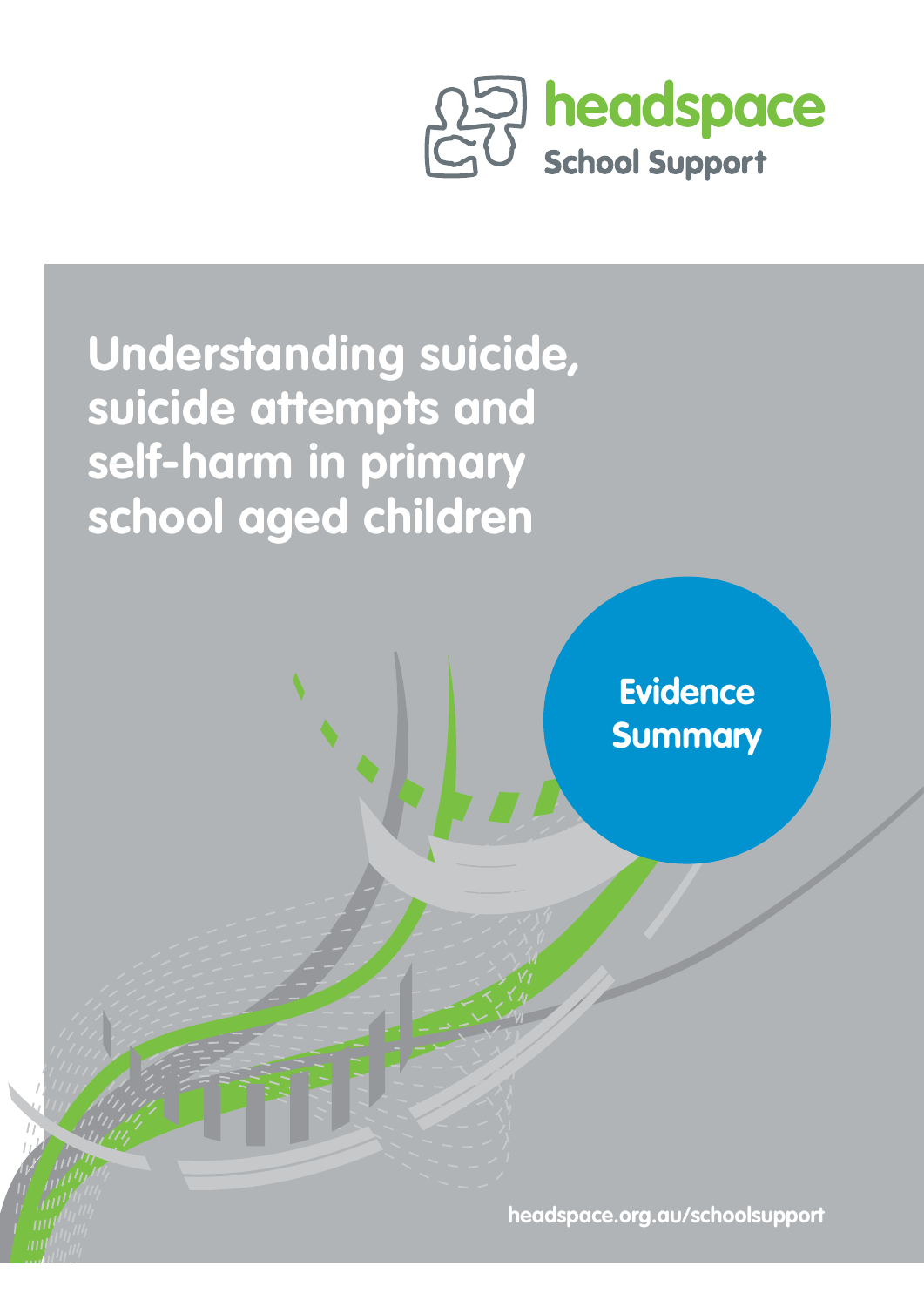The thought of a child dying by suicide is confronting. It challenges ideals we hold about how children grow and develop. It raises questions about children's understandings of death and their capacity to have the intent to suicide. However, there are writings as early as 1904 suggesting that children had died by suicide (Martinez, 2013).

Defining suicide or intentional self-harm in children can be fraught as there is debate around children's understandings of death. A useful definition of suicidal behaviour in children developed by Pfeffer is "any self-destructive behaviour that has an intent to seriously damage oneself or cause death (1986, p. 14)".

Despite reports of deaths and increasing awareness of the risk in recent times, death by suicide in children is a relatively rare event. Like deaths by suicide in adolescents and adults, it is complex and multifactorial, with no one factor able to account entirely for the death. As the numbers of deaths are low, research is scant and with small numbers of case studies to drawn upon, evidence is not solid. Efforts to extrapolate from what is known about adolescent suicide is not accurate or helpful as children and adolescents differ in relation to physical, sexual, cognitive and social development.

Suicide by children is likely to be underestimated. This can be due to social stigma, shame, reluctance by officials to determine a verdict of suicide, and a misconception that children are precluded from engaging in suicidal acts due to cognitive immaturity (Kolves, 2010). However, research has indicated that, from the age of 8 years on, children understand the concept of suicide and are capable of carrying it out (Kolves, 2010, citing Mishara, 1998; Fortune & Hawton, 2007).

Given the possibility of suicide in children, families, primary school staff, health and community professionals will be keen to look for ways to prevent suicide by children in their communities. It is possible that suicidal and self-harming behaviour may be missed in primary school aged children if adults are not aware that children may be at risk of self-harming or suicide.

If a suicide attempt, self-harm or death by suicide has occurred, the family and community will need information to try to make sense of it and reduce further impacts.

This brief evidence summary is based on a systematic literature review to identify factors that might be specific to suicide risk in childhood, and thus to assist primary schools with interventions to prevent suicide.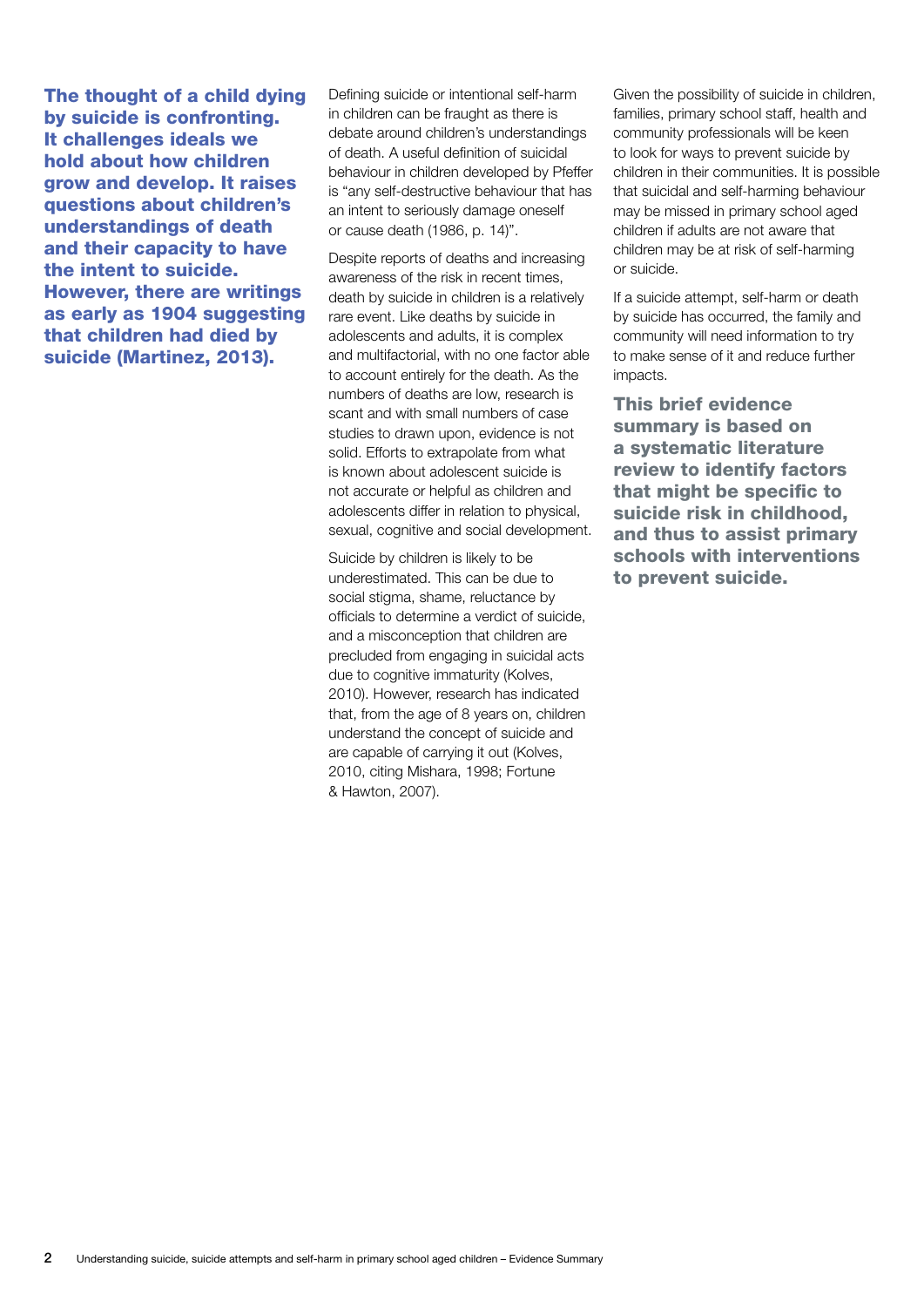### Data

The Australian Bureau of Statistics (ABS) (2016) reported:

- Not being aware of any recorded suicide deaths of children under the age of five years.
- In 2016 suicide was the leading cause of death of children between 5 and 17 years of age.

In the period  $2010 - 2014$ , the ABS reported:

- 88 deaths (43 males, 45 females) by suicide of children aged 5 – 14 years old.
- 305 suicides of children aged 5 17 years. Aboriginal and Torres Strait Islander children were over-represented (84 of the deaths) compared to non-Indigenous children in this group.

Data is available from Kids Helpline in relation to contacts by children aged 5 – 14 years for the period 2012 – 2016. This provides significant evidence in relation to their suicidal thoughts, intent and attempts. During this period, a total of 59,053 counselling contacts related to suicide were made, from 12,493 children. Of those contacts:

- 12.4% were concerned for another person;
- 82.9% reported suicidal thoughts and fears;
- 3.2% expressed an immediate intent; and
- 1.5% reported a current attempt at the time of making contact.
- 85% of these contacts were females.

Kids Helpline report that although suicidality amongst children younger than 14 years is not a new issue, having responded to it for more than 15 years, there is a clear trend of increasing contacts related to suicide with 16.9% of all counselling contacts in 2016 related to suicide, 27.6% of which were with children aged 14 years or younger.

Records of help-seeking to Kids Helpline show that children start making contact very young (from the age of 7 years), with numbers rapidly increasing between the ages of 11 and 14 years. Further, in a consultation undertaken by Kids Helpline, children aged 14 years and under were found to be just as likely to have made a suicide plan or attempted suicide as those in the older group (82% of the 136 participants aged 14 years and younger reported having made a suicide plan and 54% reported attempting suicide). This is supported by 2016 Kids Helpline data of duty of care interventions in relation to suicidality with 57 individuals aged 14 or younger receiving this intervention. Counsellors responded to an average of 2.3 contacts per week from a child 14 years or younger expressing an immediate intent to suicide or engaged in an attempt at the time of contact (Batchelor, 2017).

Although self-harming behaviours are not necessarily always related to an intention to die, links have been established between suicide and self-harm. In relation to self-harming behaviours, a large Australian study (Swannell & Martin, 2014) showed that approximately 7.6 per cent of 10 to 12-year olds reported self-harm. Anecdotally, self-harming behaviours have been witnessed in primary school aged children as young as six years.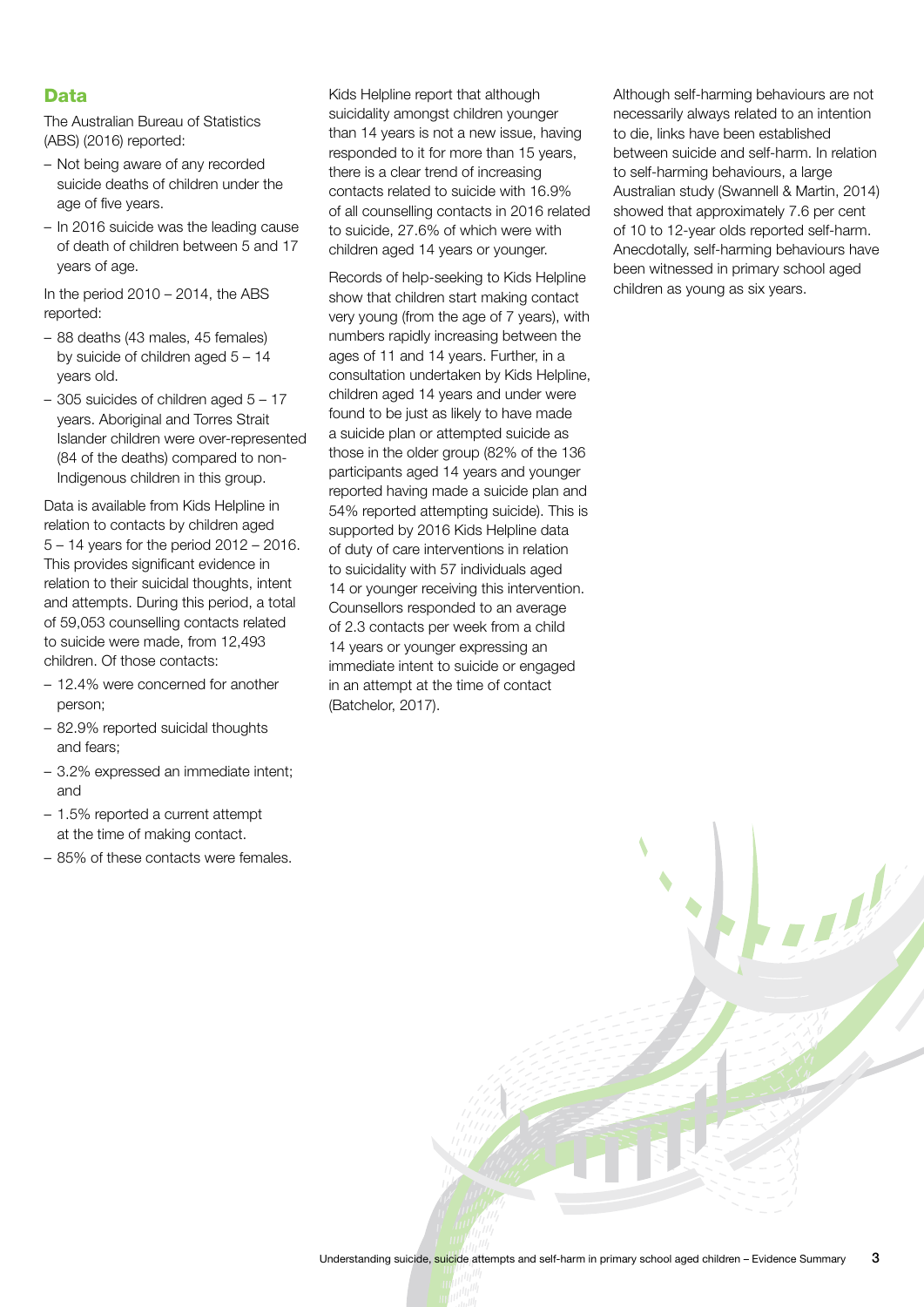## Understanding suicidality

There are few models developed for understanding suicidality in children, however, the stress-vulnerability model could be applicable to children. This model recognises the complexity of suicidality, including genetic make-up as well as acquired susceptibility which contributes to a person's predisposition or vulnerability. Early traumatic life experiences, chronic illness, chronic alcohol and substance abuse and environmental factors such as social position, culture, diet etc. all play a part in the development of vulnerability (Wasserman, 2012).



#### **The suicidal process and its evolution on the basis of the individual vulnerability.**

From D. Wasserman, C. Wasserman. Oxford Textbook of Suicidology and Suicide Prevention: A Global Perspective [155] .cited by Wasserman, et al. (2012).

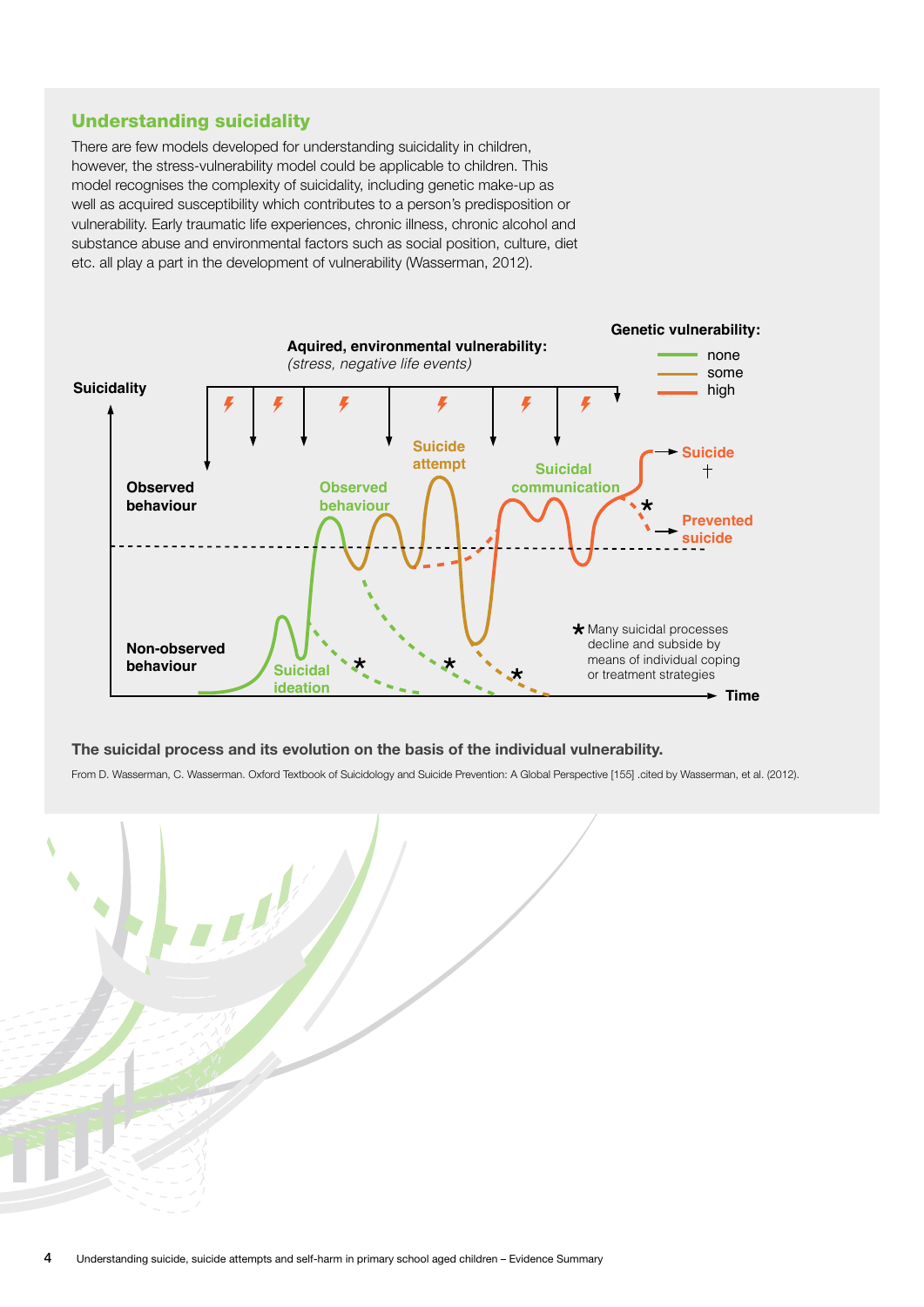# Children's understanding of death

Mishara (2003) argues that for children to understand suicide they must first understand death. He suggests that preschool children first conceive of death as reversible, as not universal or inevitable. This may be based upon portrayals of death in fairy tales, where characters can be reawakened or brought back to life with magic powers, for example. Children do not retain this immature understanding of death for long and by the age of  $6 - 7$  years, two thirds of children understand that everyone dies and most know that we must all die one day.

Children are also exposed to death by suicide. Research from Quebec in 1999 found that half of the children aged 5 – 7 years reported seeing at least one suicide on television and older children could report on at least one such incident and usually several deaths by suicide in television programs. This was considered at that time to be the primary source of information on suicide for children of all ages, although there would be a small number of children who had experienced a death by suicide in their own family (Mishara, 2003). With increased use of internet and access to a range of media now, it is likely that children will be increasingly exposed to suicide, although there is no current research exploring this specifically.

It is becoming increasingly accepted by child development specialists that the intent to cause self-harm or death is most important, regardless of the child's cognitive understanding of the lethality, finality or outcome of their actions (Martinez, 2013).

# The risk and protective factors framework as a theoretical model to help understand suicide risk in children

The risk and protective factors framework can provide a useful approach to understanding the factors which may play a role in suicide. Risk factors are characteristics or conditions that tend to increase the likelihood of suicide, while protective factors may mediate or reduce the impact of those risk factors. While this framework may be useful in understanding the types of factors which may impact, it is important to recognize that it is a model developed for population level understandings rather than understanding the specific circumstances related to an individual child (Commonwealth Department of Health and Aged Care, 2000).

It is clear from the framework, however, that suicidal behaviours occur within a complex web of factors which come together to increase the likelihood of risk of harm. It helps us to understand that no one factor on its own leads to suicide, but rather a combination of factors. Protective factors may or may not be sufficient to mediate or reduce the risk, although of course efforts to reduce risks and build protective factors are useful ways to work towards suicide prevention. Suicidal behaviour has been considered to be a developmental process that begins at an earlier phase of the life cycle than when this behaviour becomes most obvious, so a focus on understanding risks and opportunities for prevention of those risks has been recognized (McClanahan & Omar, 2012; Wasserman, et al., 2012).

It is important to note that risk factors relating to suicide are largely unstudied in prepubertal children and have usually been inferred from adolescent studies. However, inferences should only be made with considerable caution (Gvion & Apter, 2016). For this reason, the following list of potential risk factors only outlines research findings in relation to factors which are considered to have played a role in children's death by suicide. In some cases, the research has considered both children and adolescents and where it appears relevant, it has been included. It is particularly important to note that suicides in children may follow only a brief period of stress. This can relate to cognitive immaturity, lack of judgement, impulsivity, and method availability (Oquendo & Mann, 2008).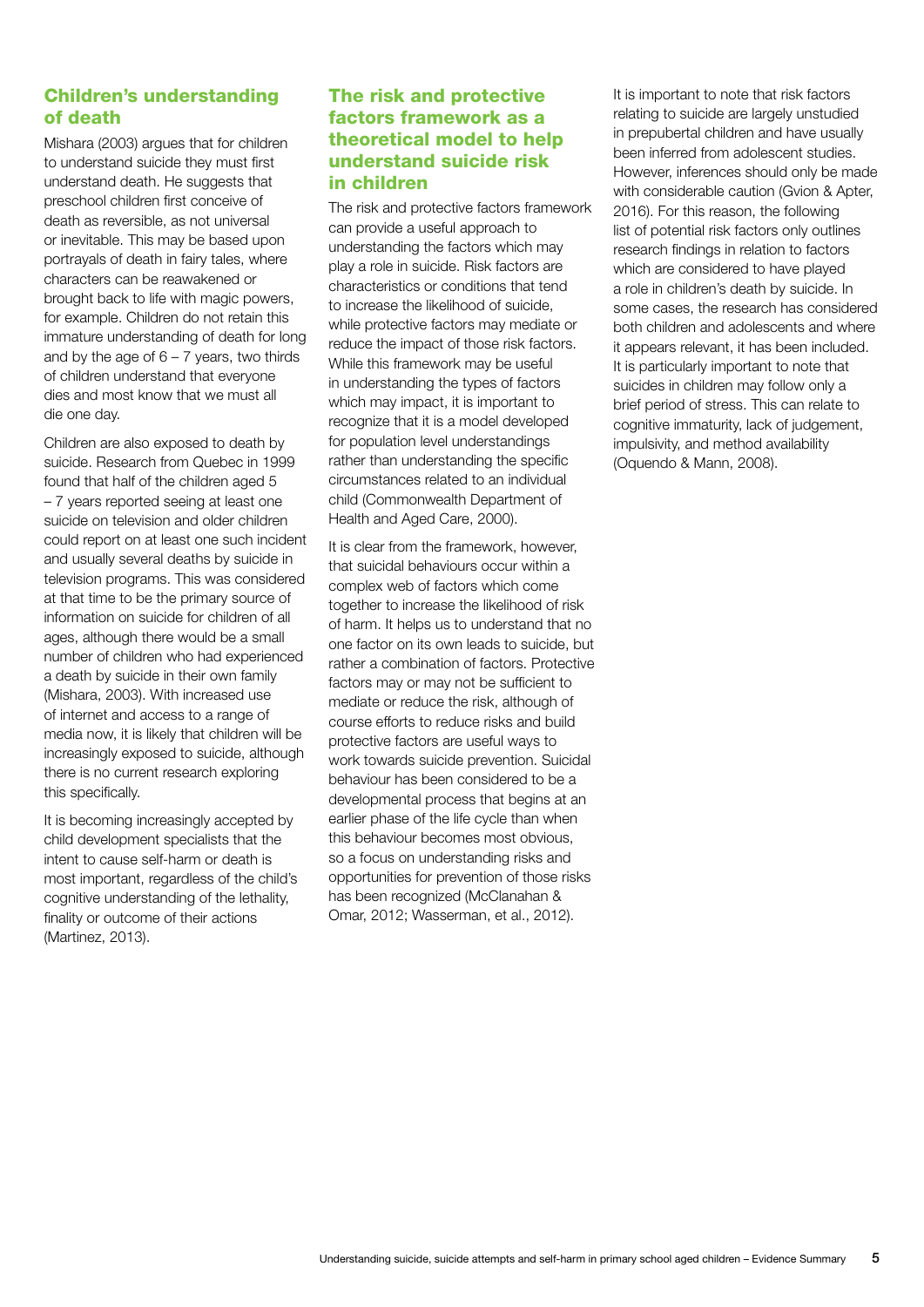# Potential risk factors related to an increased risk of suicide in children

### Individual factors

Children with psychiatric disorders have been found to be more likely to engage in suicidal behaviour, with suggestions that these disorders are present in up to 95% of child and adolescent suicides (Groholt & Ekeberg, 2003, cited by Soole, et al, 2014). Of course, mental health issues may be present and diagnosed, or not recognized and/or undiagnosed. For example, in the Soole et. al. (2014) study half of the children who died by suicide had known mental health and behavioural problems. Aboriginal and Torres Strait Islander children were less likely to have a mental health diagnosis. Suicide ideation and attempts in children with Autism Spectrum Disorder (ASD) has been found to be significantly higher than the norm and present across the autism spectrum. Suicide ideation and attempts in 791 children and young people aged 1 – 16 years with ASD was found in 14% of children in a study conducted in 2013 (Mayes, Gorman, Hillwig-Garcia, & Syed, 2013).

Attention Deficit Hyperactivity Disorder (ADHD) has been found to be associated with suicide, including deaths, suicide attempts, as well as thoughts of suicide. One-quarter of the children under the age of 12 years who displayed suicidal behaviour in a review conducted by Balazs and Kereszteny (2017) had ADHD.

Physical, emotional and/or sexual abuse of a child by a parent has been identified as perhaps the most predictive environmental risk factor for preadolescent suicide. Children who experienced abuse tend to "experience cognitive distortions, increased feelings of worthlessness, rejection, shame, guilt and responsibility for the abuse, emotional instability, greater levels of impulsivity, low self-esteem, and increased thoughts of suicide" (Westefeld, et. al., 2010).

It has been suggested that biological changes and fluctuations in mood during puberty may increase the risk for suicide as preadolescent's age, exit childhood and enter adolescence. This suggestion is supported by the greater number of suicide attempts and completions around the age of 11 and progressively increasing through the teenage years (Westefeld, et al., 2010).

The lesbian, gay, bisexual, transgender, intersex, queer, asexual and other sexually and gender diverse (LGBTIQA+) adult population, despite limited research, has recently been identified as a group at risk of suicide, particularly when there has been a lack of acceptance by family and other stressors present (Skerrett, Kolves, & De Leo, 2017). While there is no research available at present specifically in relation to children identifying as LGBTIQA+, it is likely that this may be a risk factor for some children.

#### Family factors

Interpersonal and familial conflicts, in particular parent-child conflicts, have been identified as a predictive factor for child suicide and the most common life event related to suicide risk for both Indigenous and non-Indigenous children (Groholt, et al., 1998; Soole, Kolves & De Leo, 2014). As children are dependent upon adults for their basic needs and survival, family stress may negatively impact a child and influence him or her to consider, threaten or attempt suicide. They may also perceive themselves to be responsible for conflict and problems in the family and find it difficult to differentiate their own response to family stress from a sense of culpability. As a child's emotion regulation and problem-solving skills are not fully developed, suicide-related ideations and behaviour may emerge in efforts to escape or solve the problem as they see it (Pfeffer, 2000). Relationships with siblings may also be an important factor. Lower levels of support and understanding from siblings were reported by adolescents at high risk for suicide attempts compared to low-risk groups (de Wilde, Keinhorst, Diekstra, & Wolters, 1994).

A low level of parent-child communication was found to be a risk factor for suicide (Gould, Fisher, Parides, Florey & Shaffer, 1996, cited by Kolves, 2010). Samm, et al. (2010) found that school children may be protected against suicidal ideation when they perceive the possibility of talking about their worries with their mother and father to be easy.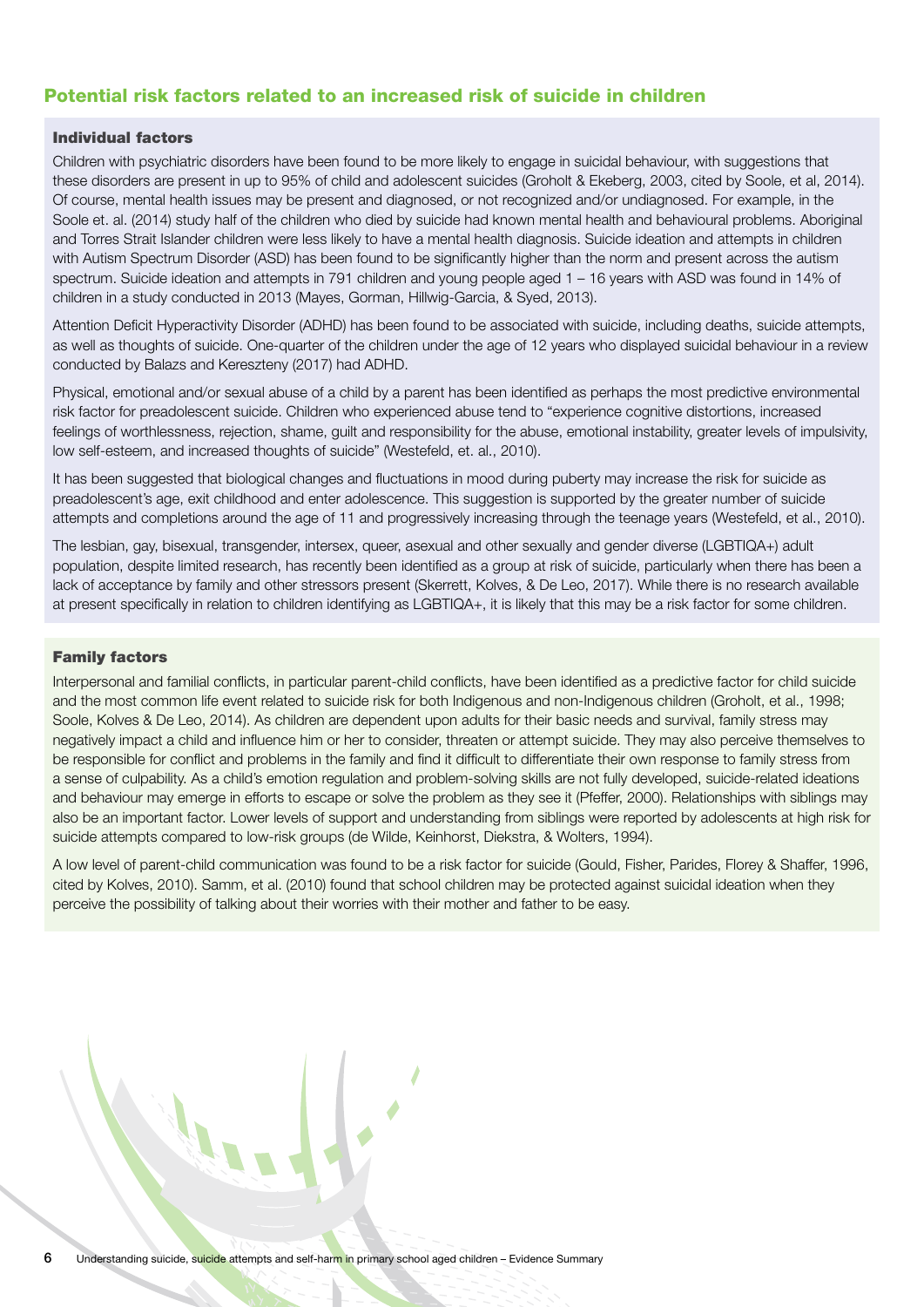#### Peer factors

Children who experience social isolation or alienation from their peers and/or a lack of social support are at an increased risk for suicidal behaviours (Westefeld, et al., 2010). Negative peer relationships, particularly the experience of being bullied, have been associated with suicide-related behaviours in several studies (Hawton & Harriss, 2008). The relationship between being bullied and suicide-related behaviours may be especially important in childhood. One study found more children than adolescents who presented with suicide-related communications, attempts, ideations and behaviours reported having been recently bullied (Sarkar, et al., 2010). In another study, both traditional bullying and cyber-bullying were associated with suicide-related thoughts and suicide attempts in a sample of almost 2,000 middle-schoolers (Hinduja & Patchin, 2010). Further, a meta-analysis related to bullying and suicidal ideation and behaviours conducted in 2014 found that involvement in bullying in any capacity is associated with suicidal ideation and behaviour in young people, although the authors noted that it is likely that bullying is only one factor among many that plays a role in youth suicidality. Other factors such as relationship problems, recent crises, mental health problems and dating partner problems are likely to be experienced at the same time as bullying (Holt, et al., 2014).

#### School factors

Children who experience academic problems or disciplinary problems with school authority figures have been found to be at increased risk for suicide (Westefeld, et al., 2010). Difficulties at school was found to be an area of recent difficulty reported by young people aged under 15 years presenting for treatment of suicide-related behaviour, with 37.9% of children and adolescents endorsing difficulty in academics (Hawton & Harriss, 2008).

#### Life events

Stressful life events impact children in much the same way as family dysfunction. In fact, the two categories overlap a great deal, because family dysfunction is inherently a stressful life event, and many stressful life events occur within the context of the family. A separate category for stressful life events is warranted, however, in order to emphasize certain types of stressful life events that have been found to particularly relevant to suicide risk and to capture the important cumulative effect of stressful life events across various domains of functioning.

Early chronic stress has been associated with child suicide-related behaviours (Pfeffer et al., 1993). Parental divorce or separation is a significant stressful life event that may play a role in childhood suicide-related behaviour. Frequent moves and changes in household are other life stressors that have been associated with suicide-related behaviour in youth (de Wilde, et al., 1994).

Precipitating events within the six months prior to suicide were identified in almost 80% of children; however, the type of events varied (Groholt, et al., 1998). Precipitating events included: childhood trauma; bereavement, familial problems, romantic and interpersonal relationship problems, somatic health issues, legal issues, school or work issues (including perceived or real performance difficulties); financial issues; homelessness; and events of transition (transition from primary to high school, or high school to employment, changing schools, moving interstate or a distance from home, etc.) (Soole, et al., 2014). Communication with parents may be more difficult when parental job migration forces children to leave their established social support network; they may feel lonely and withdrawn when adapting to a new environment, which may then make them more vulnerable to suicidal behaviours (Qun, Mortensen, & Pedersen, 2009, cited by Kolves, 2010).

Indigenous children who die by suicide have been found to be more likely to die outside the home, to be living outside the parental home at the time of death and be living in remote or very remote areas. Indigenous children were also found to consume alcohol more frequently before suicide, compared to other Australian children (Soole, Kolves & De Leo, 2014).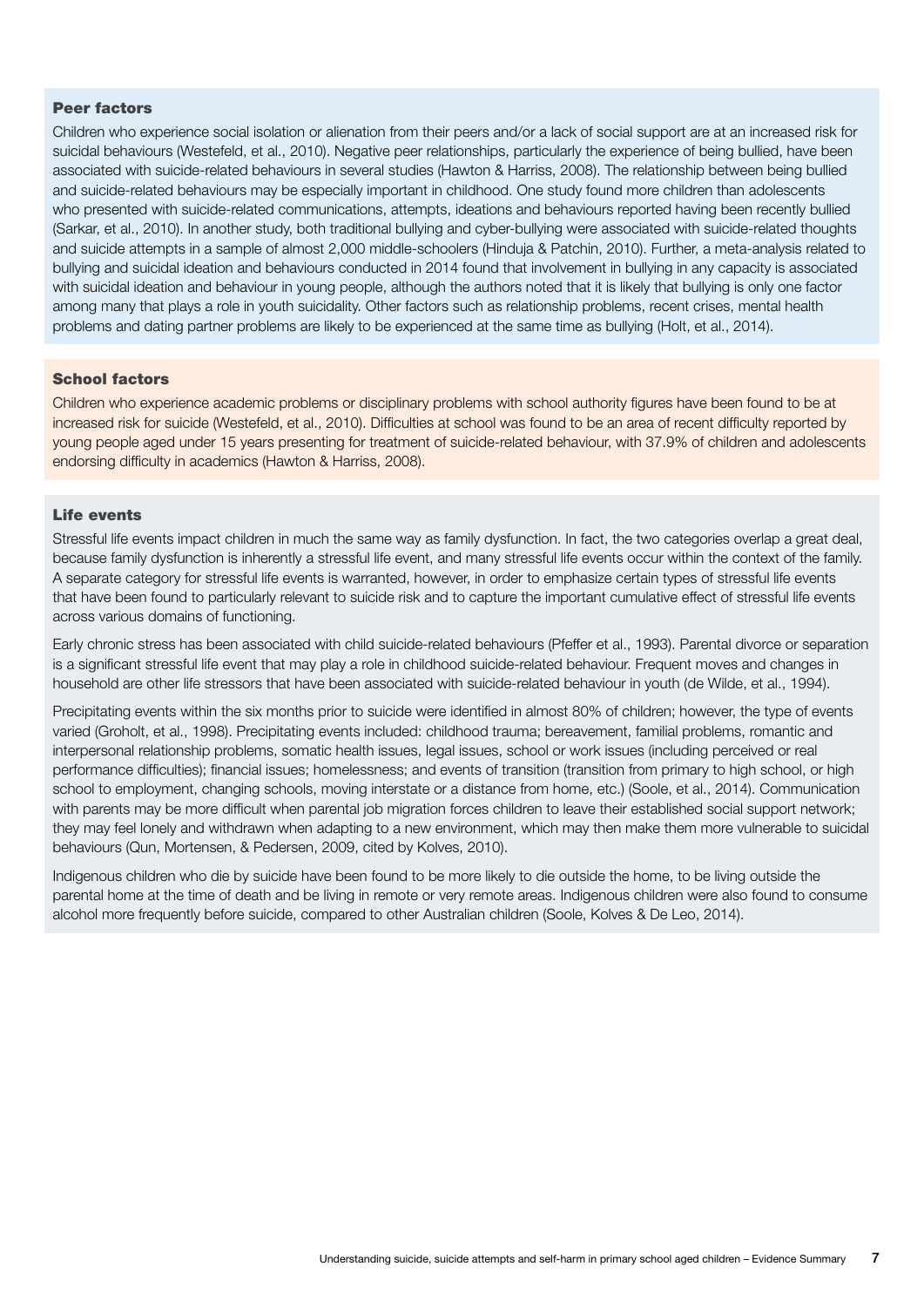## Protective factors

There is limited research explicitly looking at protective factors in relation to preventing children's suicide, although Westefeld, et al. (2010) identify four key factors which may serve to protect children from suicide:

- (a) strong family relationships characterized by warmth and support and the absence of abuse or the identification and early treatment of abused children;
- (b) early identification and treatment of children with psychological disorders, particularly depression;
- (c) postvention efforts that reduce contagion following suicide; and
- (d) information made widely available to parents, teachers, school administrators and mental health providers to reduce the risk of adults dismissing early warning signs due to the intuitive inconsistency between children and suicide.

It could also be argued that protective factors identified to support positive children's mental health more broadly also apply to suicide prevention for children.

These include:

#### Individual factors

• easy temperament • adequate nutrition • attachment to family • above-average intelligence • school achievement • problem solving skills • internal locus of control • social competence • social skills • good coping style • optimism • moral beliefs • values • positive self-related cognitions

#### Family factors

• supportive caring parents • family harmony • secure and stable family • small family size • more than two years between siblings • responsibility within the family (for child or adult) • supportive relationship with other adult (for a child or adult) • strong family norms and morality

#### School context

• sense of belonging • positive school climate • prosocial peer group • required responsibility and helpfulness • opportunities for some success and recognition of achievement • school norms against violence

#### Life events and situations

• involvement with significant other person (partner/ment or) • availability of opportunities at critical turning points or major life transitions • economic security • good physical health

#### Community and cultural factors

• sense of connectedness • attachment to and networks within the community • participation in church or other community group • strong cultural identity and ethnic pride • access to support services • community/ cultural norms against violence (Commonwealth of Australia, 2000, p. 15).

## Warning signs

While risk factors may be present in children who are more likely to be suicidal, they do not in themselves predict actual risk and of course many children with those risk factors do not become suicidal. Warning signs are not always apparent in children and in fact previous suicide attempts are one of the strongest predictors of adolescent suicide but this is not necessarily the case in younger children. This highlights the danger of underestimating the intensity of children's emotions and seriousness of suicidal expression or behaviour (McGuire, 1982, cited by Soole et al, 2014) and emphasises the importance of taking all suicidal communication by children and adolescents seriously. It is also possible that children do not express suicidal ideation prior to attempting suicide or adults do not pick up on the thoughts and behaviours suggesting suicidal ideation.

### Methods of suicide by children

Children have been found to report realistic and varied methods of suicide (Mishara, 1998, cited by Soole, et. al., 2014). Methods such as jumping from a height, running into traffic, or selfpoisoning, if used by children, could be recorded as accidents (Groholt & Ekeberg, 2003, cited by Soole et al, 2014). Methods perceived by adults to be tragic accidents have been found to be methods suggested by children as potential means to end one's life (Mishara, 1998, cited by Soole, et al., 2014).

It has been shown that it is easy to find information about suicide methods on the internet and people use the internet and media as the main information sources about suicide methods, as shown among near-fatal suicide attempters. Children and young people can learn about suicide from the media and internet and are therefore most exposed (Dunlop, More, & Romer, 2011).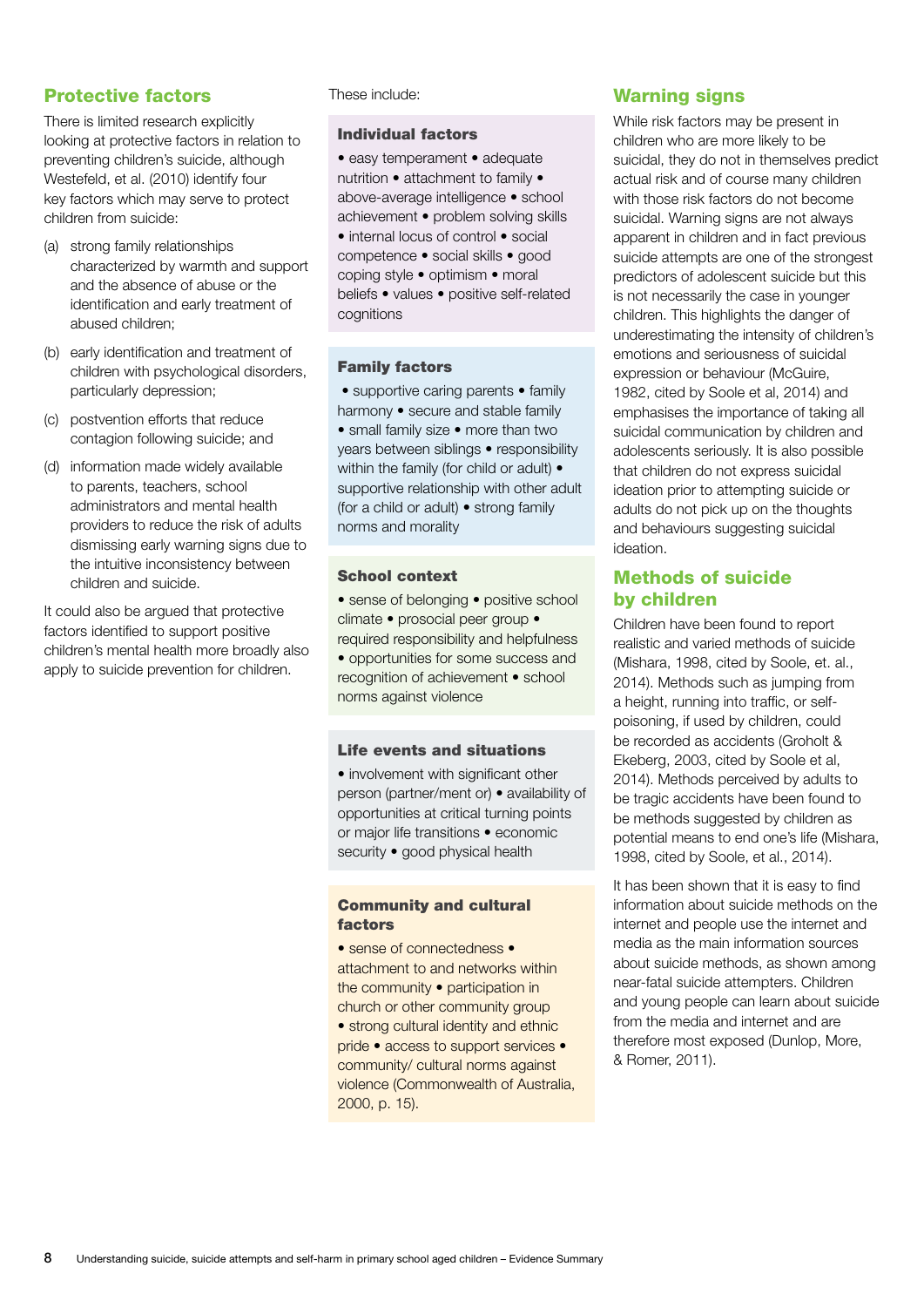# Role of teachers and school staff

Teachers are key people in the lives of primary school children and research conducted in 2014 of 115 teachers in Queensland primary and secondary schools provides insight into teachers' perspectives about suicide and their suicide prevention role in schools. In the 2014 research, five key themes were identified as follows:

- 1. awareness and stigma reduction;
- 2. education and training in suicide prevention;
- 3. support services for students;
- 4. bullying (students who are different: LGBTIQA+, overweight);
- 5. role of social media

(Ross, Kolves & De Leo, 2017)

Given the significant role that primary school teachers play in the lives of children they work with and their families on a day to day basis, it is possible that the role of "gatekeeper" as identified in literature (e.g. Gvion & Apter, 2016) insufficiently describes the source of support through relationship development and building of trust that the teacher provides for primary school aged children and their families.

### School interventions to support children, families and staff members

While there is a growing body of literature in relation to school interventions (e.g. Gvion & Apter, 2016) to support adolescents, some of which relate to suicide-specific education, most of the interventions have not been developed for, or trialed in, primary schools. Accordingly, the following suggestions are based on responses that take into account the suicide risk factors identified above for primary school aged children.

#### Primary prevention – universal

 Schools strive to maintain a safe and supportive environment where student mental health and wellbeing is considered a priority and students feel comfortable sharing concerns. This type of environment would not only enhance social-emotional development but it would also serve to optimise learning outcomes. The actions a school takes in this regard serve as resilience building and preventative. Prevention of [youth] suicide can thus be addressed where students spend a significant part of their day – at school (Gostelow, Poland, Guedj, & Seth, 2017, p. 291).

Primary prevention responses include:

- Universal social and emotional learning programs to teach communication skills, coping skills and problem-solving skills
- Promoting positive relationships and effective responses to bullying
- Promoting help-seeking by children and families when concerns arise

### Targeted responses to 'at risk' students - Having clear referral pathways for mental health assessment and treatment when behaviours of concern are noticed

Schools are considered to be excellent places for monitoring changes in individual student wellbeing, identifying emerging problems and partnering with parents/guardians and inter-agency colleagues to provide support. Knowing what to look out for, and having clear internal and external referral pathways will ensure that school staff are well-equipped to respond quickly and confidently when they notice changes in students.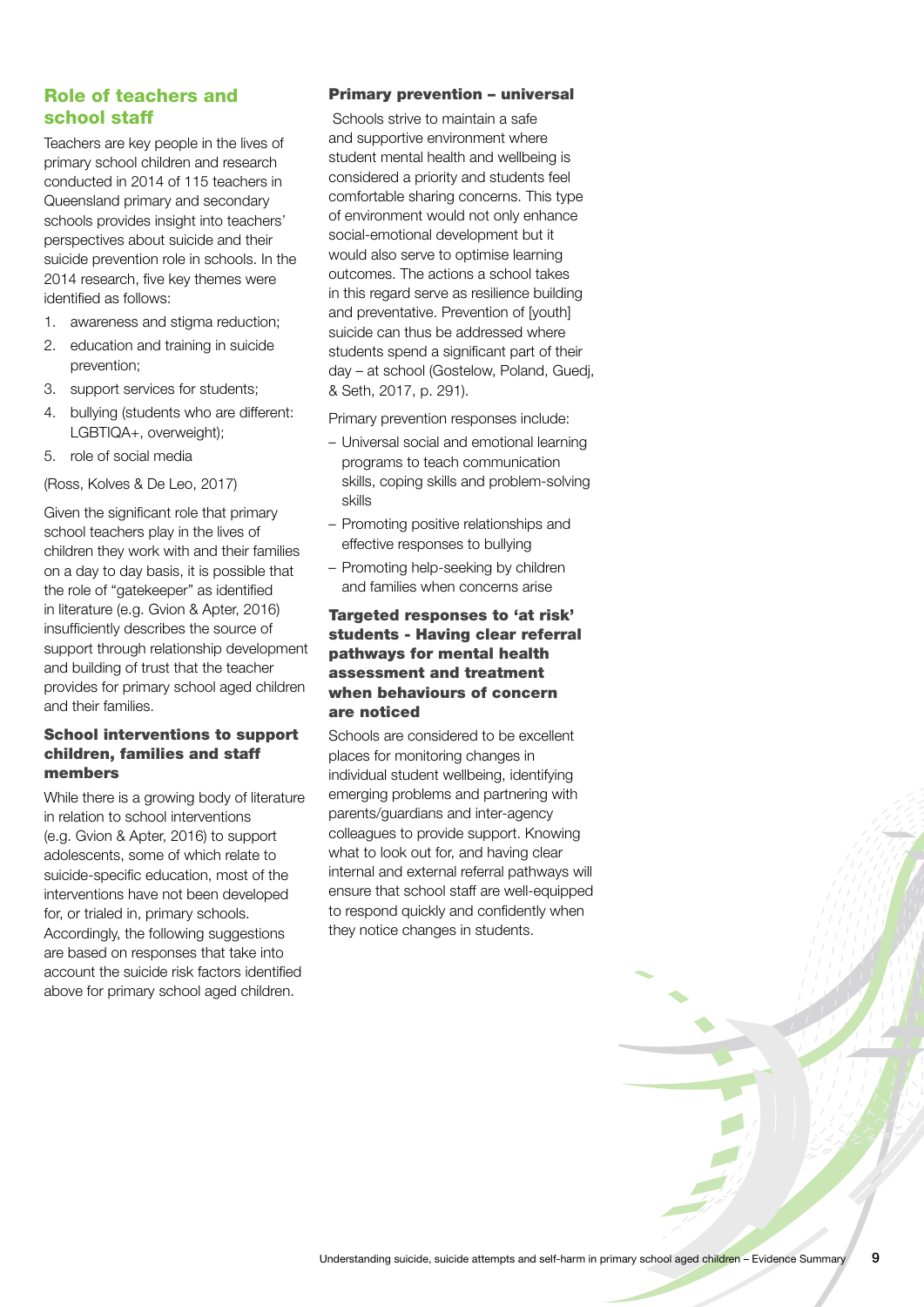# If a child dies by suicide – postvention responses

When a suicide of a child occurs, schools are ideally placed to provide support to all those affected and protect the wellbeing of students and staff. The death will impact the whole school community and responses which promote positive coping strategies and access to mental health professionals when required will be necessary.

A child dying by suicide can be defined as a traumatic event requiring a critical incident or emergency management response at the child's school. This response will vary to ensure that it takes into account the specific circumstances but typically includes:

- (a) immediate emergency responses (as required),
- (b) gathering accurate information and gaining agreement on information to be shared with the community, and
- (c) identifying those community members who may require support.

In the immediate aftermath of a traumatic event in schools and communities, the most effective primary prevention intervention is currently considered to be Psychological First Aid. The Psychological First Aid intervention will need to be tailored as required and may be implemented by school psychologists, other mental health staff or education staff who have received training and are sufficiently removed from the direct impact of the event.

# Conclusion

Death of children by suicide is a rare event, however, it has been recognized for some time that it can occur. While research in relation to suicide by children is limited, there are indications of ways that families, schools, health and community professionals can be supported to become more aware of risk and protective factors which may help to increase understandings about children at risk and warning signs which may be indicators that a child needs support. Building protective factors within families, schools and communities are important preventative measures. However, more specific actions which support effective communication between children and adults, particularly during times of conflict and stress at home, school or in the community; early recognition and intervention for emerging mental health difficulties; and culturally appropriate support for families, seem to be critical factors in reducing suicide risk in children. In the event that a suicide does occur, appropriate postvention supports are essential to support the whole school community.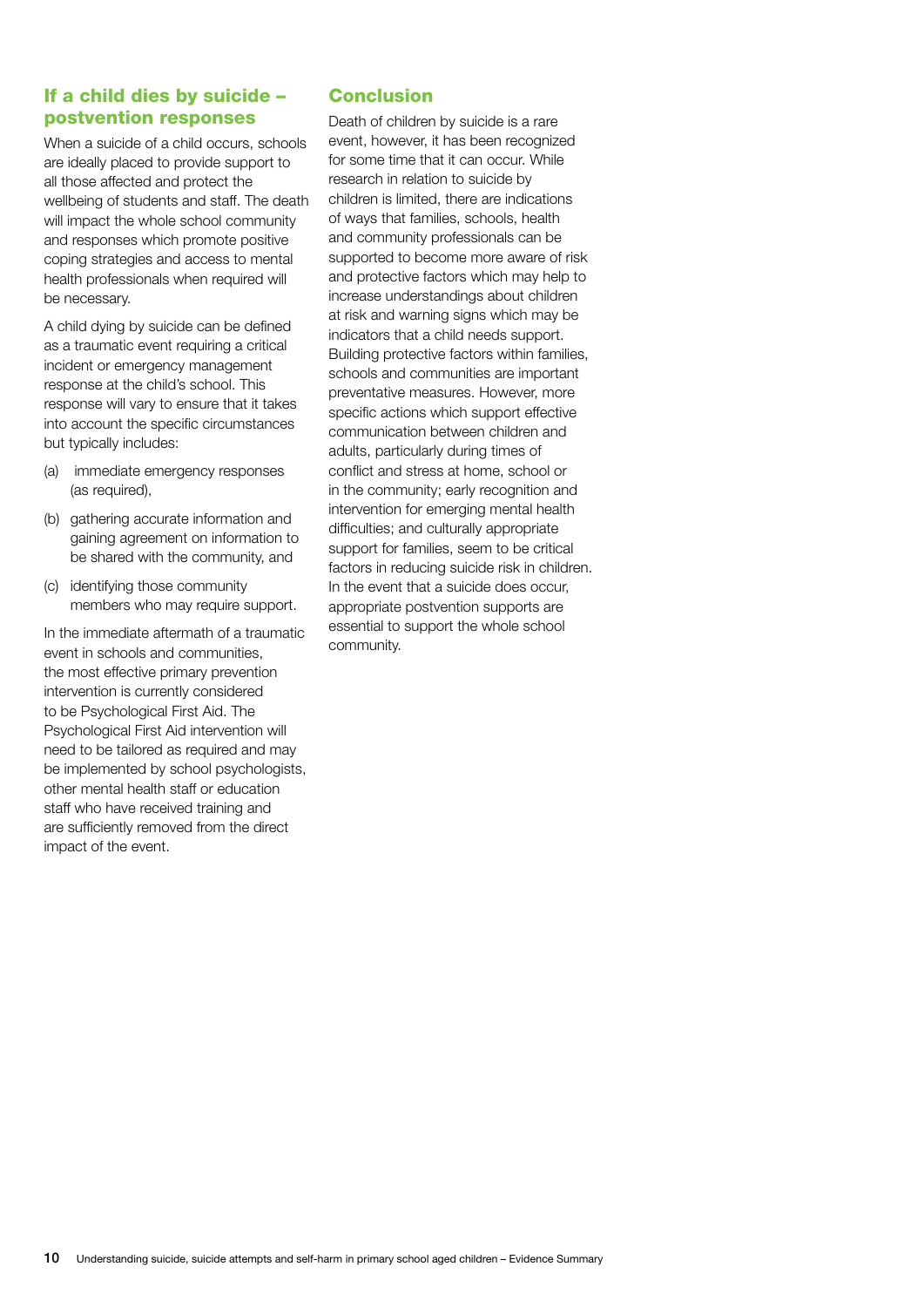### References

Australian Bureau of Statistics. (2016). *Intentional self-harm by age. Causes of death.* Retrieved17th October, 2017: http://www.abs.gov.au/ausstats/abs@.nsf/Lookup/by%20 Subject/3303.0~2016~Main%20Features~Intentional%20selfharm:%20key%20characteristics~7

Balazs, J. & Kereszteny, A. (2017). Attention-deficit/hyperactivity disorder and suicide: A systematic review. *World Journal of Psychiatry*, 7(1): 44 – 59.

Batchelor, S. (2017). *Suicidal thoughts start young: The critical need for family support and early intervention.* Paper presented at the National Suicide Prevention Conference, Brisbane, Qld.

Commonwealth Department of Health and Aged Care. (2000). *Promotion, Prevention and Early Intervention for Mental Health— A Monograph*. Mental Health and Special Programs Branch, Commonwealth Department of Health and Aged Care, Canberra.

De Wilde, E.J., Keinhorst, C.W.M., Diekstra, R.F.W., & Wolters, W.H.G. (1994). Social support, life events, and behavioural characteristics of psychologically distressed adolescents at high risk for attempting suicide. *Adolescence*, 29, 49-60.

Dunlop, S.M., More, E. and Romer, D. (2011) Where Do Youth Learn about Suicides on the Internet, and What Influence Does This Have on Suicidal Ideation? *Journal of Child Psychology and Psychiatry*, 52, 1073-1080. doi.org/10.1111/j.1469- 7610.2011.02416.x.

Fortune, S.A. & Hawton, K. (2007). Suicide and deliberate selfharm in children and adolescents.

*Paediatrics and Child Health*, 17(11), 443 – 447. doi. org/10.1016/j.paed.2007.09.001.

Gostelow, C., Poland, S., Guedj, S., & Seth, Y. (2017). Understanding and responding to suicidality in the school setting. In M. Thielking & M.D. Terjesen (Eds.) *Handbook of Australian School Psychology Integrating international research, practice, and policy*. Springer: Switzerland.

Greening, L., Stoppelbein, L., Fite, P., Dhossche, D., Erath, S., Brown, J., Cramer, R., & Young, L. (2008). Pathways to suicidal behaviours in childhood. *Suicide and Life-Threatening Behaviour*, 38(1).

Groholt, B., Ekeberg, O., Wichstrom, L., & Haldorsen, T. (1998). Suicide among children and younger and older adolescents in Norway: A comparative study. *Journal of American Academy of Child and Adolescent Psychiatry*, 37, 473 – 481.

Gvion, Y. & Apter, A. (2016). Evidence-based prevention and treatment of suicidal behaviour in children and adolescents. In R.C. O'Connnor, & J. Pirkis (Eds.) *The International Handbook of Suicide Prevention*, (2nd Ed), John Wiley & Sons Ltd.

Hawton, K. & Harriss, L. (2008). How often does deliberate self-harm occur relative to each suicide? A study of variations by gender and age. *Suicide and Life-threatening Behaviour*, 38(6). 10.1521/suli.2008.38.6.650.

Herba, C. M., Ferdinand, R. F., van der Ende, J. A. N., & Verhulst, F. C. (2007). Long-term associations of childhood suicide ideation. *Journal of the American Academy of Child and Adolescent Psychiatry*, 46, 1473–1481. doi:10.1097/chi.0b013e318149e66f.

Hinduja, S. & Patchin, J.W. (2010). Bullying, cyberbullying, and suicide. *Archives of Suicide Research*, 14:3, 206 – 221.

Holt, M.K., Vivolo-Kantor, A.M., Polanin, J.R., Holland, K.M., DeGue, S., Matjasko, J.L., Wolfe, M. & Reid, G. (2014). Bullying and suicidal ideation and behaviours: A meta-analysis. *Pediatrics*, Vol. 135, No. 2.

Kolves, K. (2010). Child suicide, family environment and economic crisis. *Crisis*, Vol 31(3): 115 – 117. Doi:10.1027/0227-5910/ a000040.

Martinez, M. (2013). *Correlates of Suicide-Related Behaviours among Children Ages Six to Twelve*. (Electronic Thesis or Dissertation). Retrieved from https://etd.ohiolink.edu/.

Maniglio (2010) Case law

My library Martinez, M.S. (2013). *Correlates of suicide-related behaviours among children ages six to twelve*. Dissertation.

Mayes, S.D., Gorman, A.A., Hillwig-Garcia, J. & Syed, E. (2013). Suicide ideation and attempts in children with autism. *Research in Autism Spectrum Disorders*, Vol. 7, Issue 1: 109 – 119. Doi. org/10.1016/j.rasd.2012.07.009.

McClanahan, K.K., & Omar, H.A. (2012). Suicide in prepubertal children. In A. Shrivastava, M. Kimbrell & D. Lester (Eds). *Suicide from a global perspective. Vulnerable populations and controversies*. Nova Science Publishers, Inc.

Min, H.J., Jon, D., Jung, M.H., Hong, N., Song, M.A., Kim, Y.S., Harkavy-Friedman, J.M., Im, H, & Hong, H.J. (2012). Depression, aggression and suicidal ideation in first graders: a school-based cross-sectional study. *Comprehensive Psychiatry*, 53, 1145 – 1152. *Journal of School Health*, Vol. 86(1).

Mishara, B.L. (2003). How the media influences children's conceptions of suicide. *Crisis*, 24(3): 128 – 130.

Oquendo, M.A. & Mann, J.J. (2008). Suicidal behaviour: A developmental perspective. *Psychiatric Clinics of North America*, 31(20: xiii – xvi. Doi:10.1016/j.psc.2008.03.001.

Pfeffer, C.R. (1986). *The Suicidal Child*. New York: The Guilford Press.

Pfeffer, C.R. (2000). Suicidal behaviour in children: from the 1980's to the new millennium. In W. Maris, S.S., Canetto, J.L., McIntosh, & M.M. Silverman (Eds.), *review of Suicidology* (pp. 159 – 169). New York: Guildford.

Ross, V., Kolves, K. & De Leo, D. (2017). Teachers' perspectives on preventing suicide in children and adolescents in schools: A qualitative study. *Archives of Suicide Research*, 21:3, 519 – 530, DOI: 10.1080/13811118.2016.1227005.

Samm, A., Tooding, L., Sisask, M., Kolves, K., Aasvee, K., & Varnik, A. (2010). Suicidal thoughts and depressive feelings amongst Estonian schoolchildren: effect of family relationship and family structure. *European Child & Adolescent Psychiatry*, Vol. 19, Issue 5, 457 – 468.

Sarkar, M., Byrne, P., Power, L., Fitzpatrick, C., Anglim, M., Boylan, C., Morgan, S. (2010). Are suicidal phenomena in children different to suicidal phenomena in adolescents? A six-year review. *Child and Adolescent Mental Health*, 15, 197–203.

Skerrett, D.M. Kolves, K. & De Leo, D. (2017). Pathways to suicide in lesbian and gay populations in Australia: A life chart analysis. *Archives of Sexual Behaviour*, 46: 1481 – 1489.

Soole, R., Kolves, K., & De Leo, D. (2014). Suicide in children: A systematic review. *Archives of Suicide Research*, 19(3), 285 – 304. Doi: 10.1080/13811118.2014.996694.

Soole R., Kolves K., De Leo, D. (2014) Factors related to childhood suicides: analysis of the Queensland Child Death Register. *Crisis* 35(5):292–300. doi:10.1027/0227-5910/a000267.

Swannell, S., & Martin, G. (2014). Self-injury and suicidality among Australian middle school students. Unpublished manuscript.

Wasserman, D., Rihmer, Z., Rujescu, D., Sarchiapone, M., Sokolowski, M., Titelman, D., Zalsman, G., Zemishlany, Z. & Carli, V. (2012). The European Psychiatric Association (EPA) guidance on suicide treatment and prevention. *European Psychiatry*, 27, 129 – 141.

Westefeld, J.S., Bell, A., Bermingham, C. Button, C., Shaw, K., Skow, C., Stinson, R.D., & Woods, T. (2010). Suicide among preadolescents: A call to action. *Journal of Loss and Trauma*, 15:  $381 - 407$